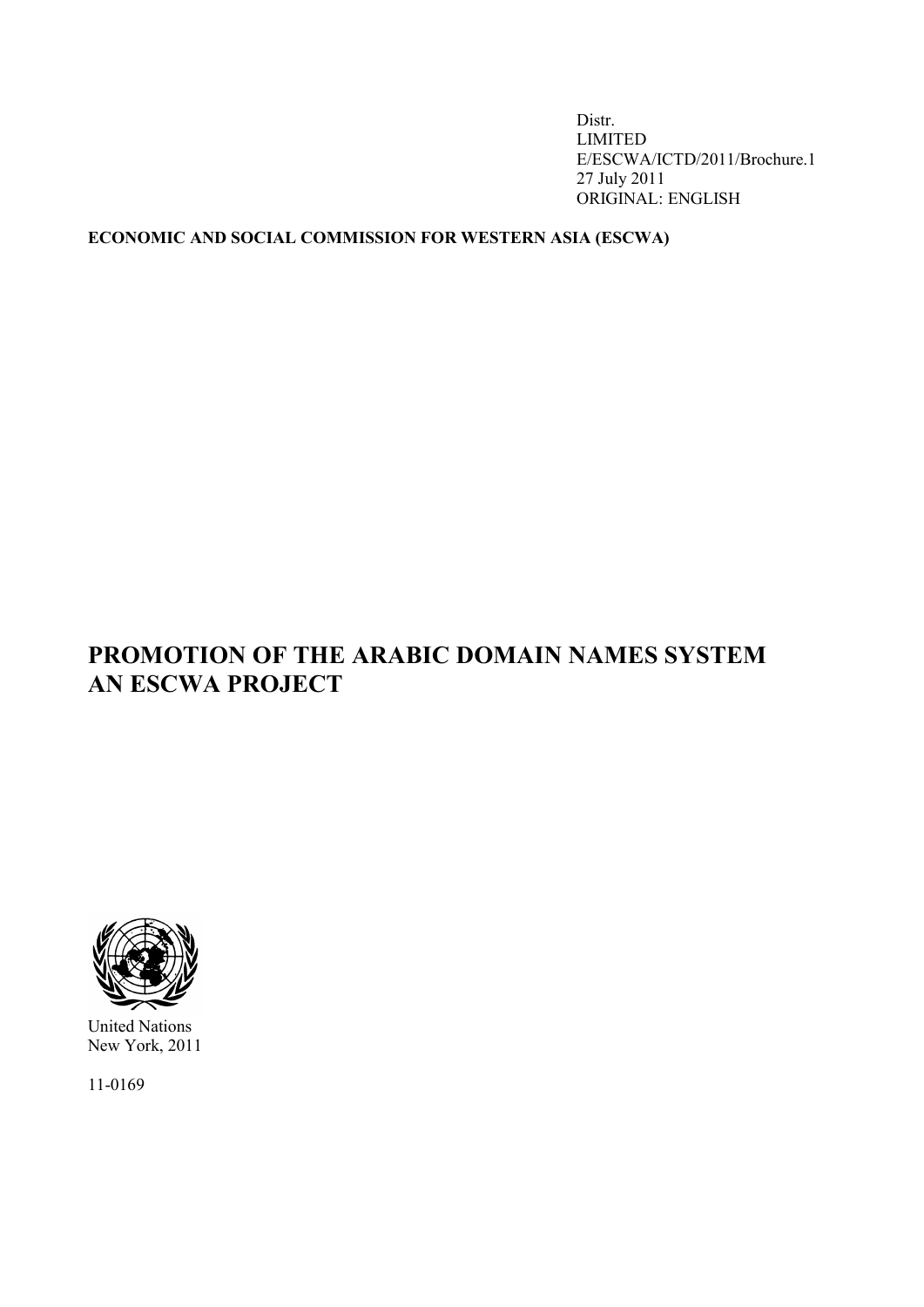#### **PROMOTION OF THE ARABIC DOMAIN NAMES SYSTEM AN ESCWA PROJECT**

The implementation of an Arabic domain names system (ADNS) will make the Internet accessible to all Arabs, irrespective of their ability to understand English. Until recently, English or "Latin" characters, were the only set that could be used in Internet addresses or domain names. However, through the implementation of Internationalized Domain Names (IDNs) by the Internet Corporation for Assigned Names and Numbers (ICANN), people, especially young people and women with limited or no access to foreign language education, can benefit from using the Internet in their own language. This will help to bridge the digital divide and increase the Internet penetration rate, both in the ESCWA region and globally.

#### **OBJECTIVE**

The main objective of the involvement of ESCWA in the sphere of domain names is to contribute to overcoming the language barrier on the Internet through the development of a system that is interoperable with the global domain name system.

#### **PHASES**

Since 2003, ESCWA has taken the lead in activities to promote and support the implemention of an ADNS, in partnership with the League of Arab States. That year marked a unification of efforts in the Arab region towards the use of Arabic characters in domain names, following five years of detached attempts and activities. To that end, the Arabic Domain Names Task Force (ADN-TF) was formed under the auspices of ESCWA to raise awareness and produce globally recognized and regionally endorsed standards and guidelines. The main milestones achieved by ADN-TF included an Internet-Draft entitled Guidelines for an Arabic Domain Name System, which was submitted to the Internet Engineering Task Force (IETF) in 2004. In 2005, the two-year Arabic Domain Names Pilot Project was launched as a test bed for Arabic domain names that provided a "proof of concept" on the use of Arabic characters in a full IDN.IDN implementation.

Since 2007, ESCWA has continued its support through a time-phased project, the different phases of which are as follows:

**Phase I (2007-2009)** aimed to overcome the language barrier on the Internet through the development of an ADNS which is interoperable with the global domain name system. The principal outcome of this phase included the following:

(a) Evaluation of the Arabic Domain Names Pilot Project, which was based on guidelines formulated by ESCWA as a test-bed for the proposed standards;

(b) Development of an Internet-Draft entitled Linguistic Guidelines for the Use of the Arabic Language in Internet Domains, which was submitted to the IETF and subsequently published as informational category Request for Comments number 5564;

(c) Development of a Preliminary Feasibility Study on the Establishment of the Domain Name Registry for the ".arab" and "عربي. "generic Top Level Domains (gTLD).

During this phase, the scope of work was extended to cover the use of Arabic script used in languages other than Arabic, such as Urdu and Farsi. For this purpose, ESCWA co-founded the Arabic Script in Internationalized Domain Names Working Group (ASIWG) with Afilias (the registry for the .info top level domain TLD) and PIR (the registry for the .org TLD). ASIWG convened four expert group meetings in 2008-2009 to resolve common technical and linguistic issues, and settled other matters through deliberation in a mailing list and a wiki site.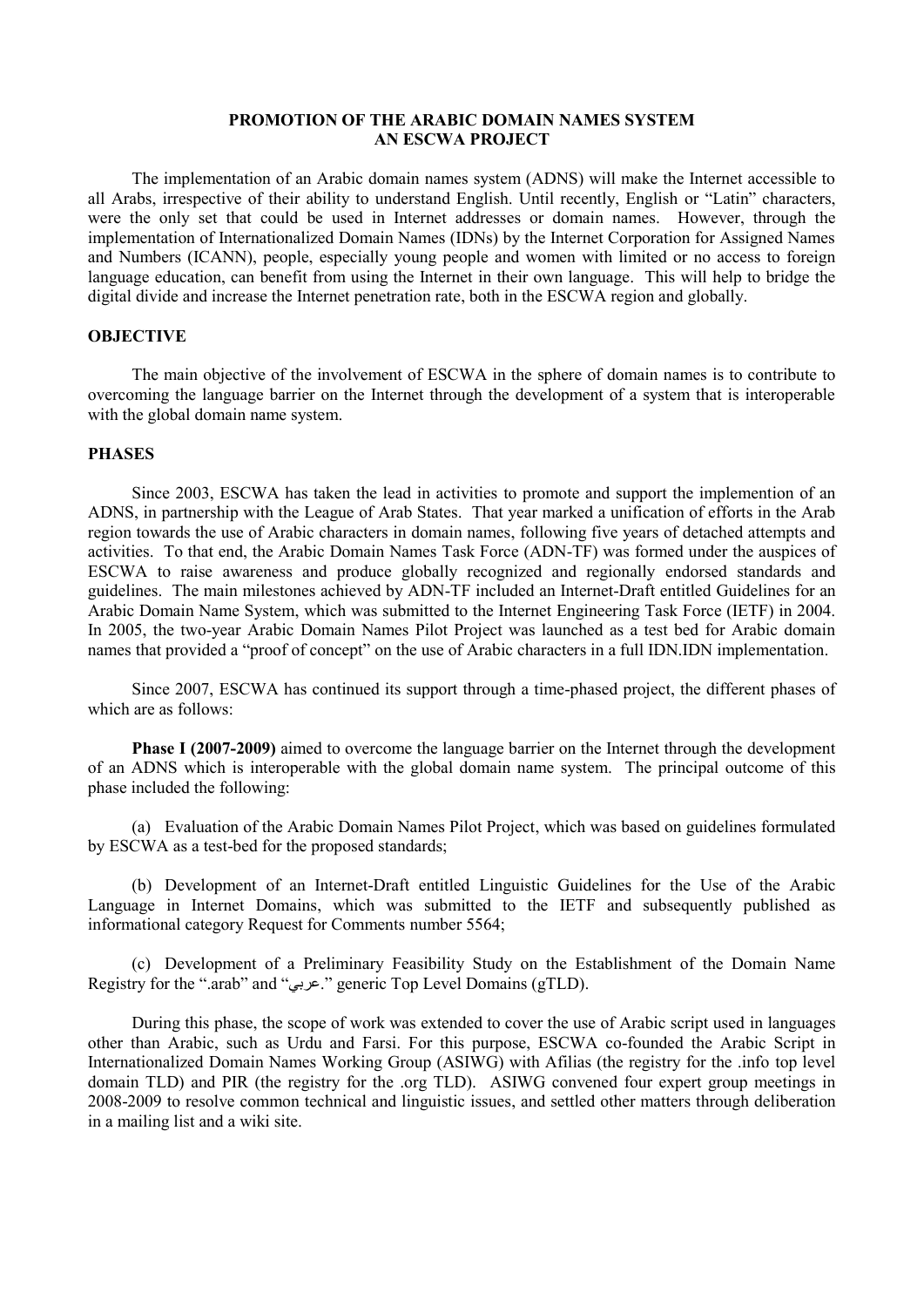**Phase II (2009-2010)** built on the success achieved in Phase I of the project, the results of which had been endorsed by the League of Arab States and its Arab Working Group on Domain Names and Internet Issues (AWGDNII). Phase II focused on acquiring the Arab TLD ".arab" and its IDN equivalent in Arabic, "عرب.", as well as establishing the associated Arab TLD Registry. These activities came in response to ICANN's new gTLD programme, which allows the introduction of new names at the gTLD level. In late 2009, a Dot Arab Steering Committee was founded by the League of Arab States, which convened seven meetings from then until the end of 2010. The Steering Committee agreed to set up the Arab TLD Registry through a competitive and transparent Request for Proposals (RFP) exercise to select front-end and back-end technical operators, bearing in mind that the League of Arab States will be the owner of the names.

The main achievements during this phase were:

(a) The design and launch of a Request for Information exercise to solicit information on the design, governance structure, and implementation modality of the Arab TLD Registry;

(b) The creation of the Arab TLD Charter, a strategic framework for defining, implementing and managing the Arab TLDs during the period 2010-2014;

(c) Community-level public consultation to assess the demand for Arab TLDs, assist in policy development, help to establish a governance framework and provide guidance to the Steering Committee;

(d) The establishment of a governance structure for the Registry, the front-end and back-end technical operations of which will be outsourced through an RFP exercise;

(e) Cooperation with the International Telecommuncations Union (ITU) in the development of the application dossier to be submitted to ICANN.

ESCWA is continuing its support to these regional efforts through **Phase III (2011)** to maintain regional momentum. The purpose of this phase is to engage prospective partners and interested Internetrelated entitities in the acquisition process for Arab TLDs and in responding to future RFPs, while enhancing community awareness of the importance of the domain name industry and the opportunities offered by the planned Arab TLD Registry. This phase presents the Registry as an investment/business opportunity for the region and addresses the community build-up process required prior to submission of the application dossier to ICANN. Arab Governments, the private sector and non-governmental organizations are all called upon to participate in making the Arab TLDs a success.

#### **LONG-TERM EFFECTS**

- Improved percentage of online digital Arabic content, which is currently extremely limited in comparison with other languages on the Internet;
- Increased number of Internet users in the Arab region once the language barrier has been removed;
- Promotion of Arab culture and identity on the Internet through the registration and use of Arab TLDs;
- Build-up of the domain name registry/registrar industry through the establishment of enterprises acting as registries, registrars and resellers, and increased job opportunities in this field.